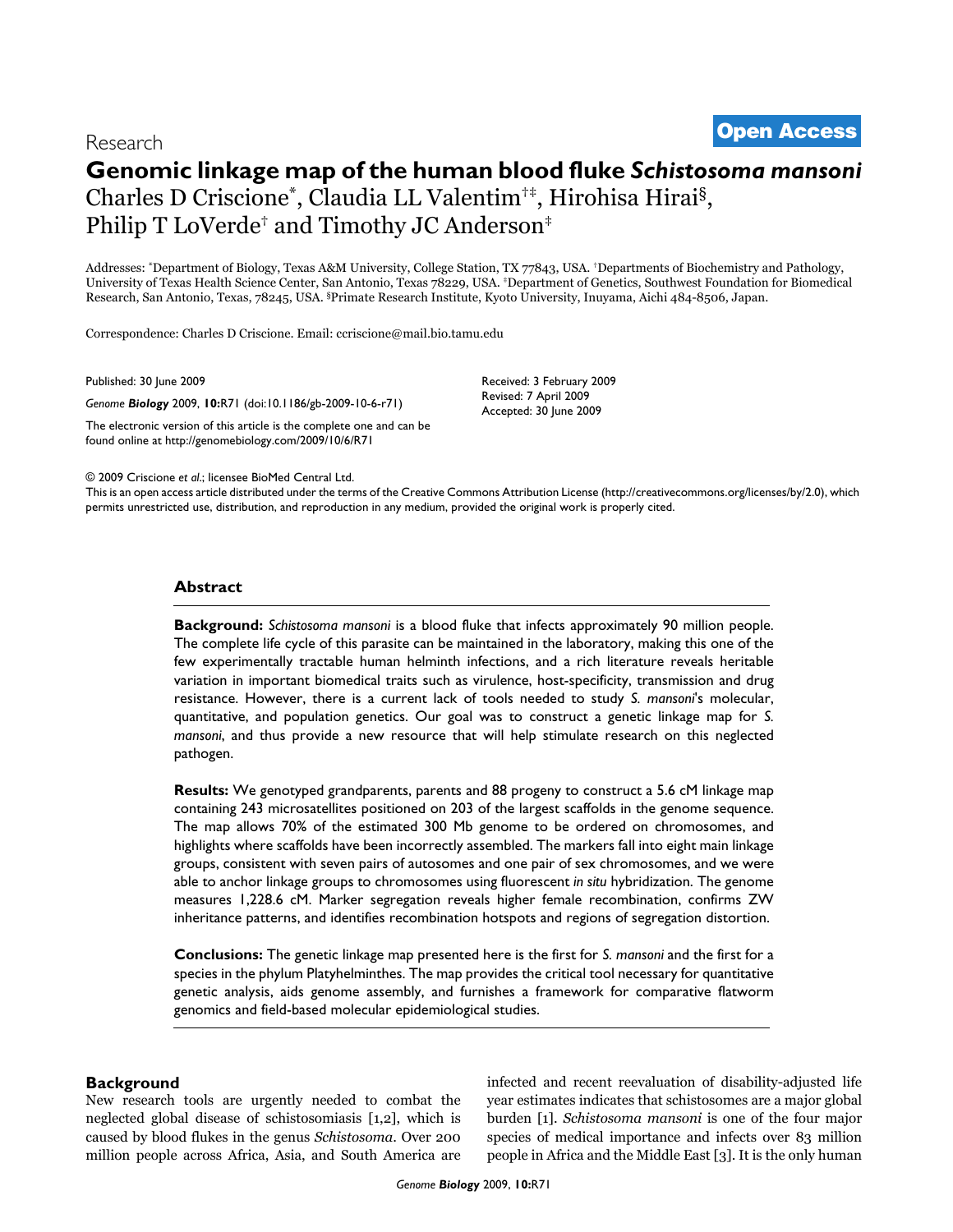schistosome that has invaded the New World, with endemic transmission established in the Caribbean and Brazil, where over 6 million are estimated to be infected [4,5]. The complete life cycle of this parasite can be maintained in the laboratory using snail (*Biomphalaria glabrata*) and rodent hosts (Figure 1), thus making it one of the few experimentally tractable human helminth infections. Despite its medical importance and experimental tractability, research funding for this parasite lags far behind other tropical parasite diseases such as malaria. A well developed genetic toolkit for this parasite will help stimulate much needed research on *S. mansoni*.

Linkage mapping has been very successful for mapping the genes underlying phenotypic variation in a number of parasitic organisms. In malaria parasites (*Plasmodium falciparum*) three genetic crosses have now been completed, and a detailed microsatellite based map generated. The linkage map has resulted in the identification of major genes underlying resistance to chloroquine, quinine, sulfadoxine, host specificity, and male gametocytogenesis [6]. Similarly, link-



#### **Figure 1**

*Schistosoma mansoni* life cycle. The life cycle involves both an aquatic snail intermediate (*Biomphalaria* spp.) and a human definitive host. Mice and hamsters can be used to maintain the life cycle in the laboratory. Male (broad pink and red) and female (skinny pink) adult worms are found in the venules draining the intestine. Eggs pass through the intestine and out of the body with the feces. The eggs hatch in fresh water, and motile miracidia actively search for snails. Following penetration into the snail host, miracidia differentiate into sporocysts. Sporocysts proliferate asexually in the snail, eventually releasing motile clonal cercariae into the water. Cercariae penetrate the unbroken skin of a mammalian host, and then migrate through the bloodstream to the hepatic portal system where they develop into adults. In the laboratory, the entire life cycle takes 75 to 90 days to complete. *S. mansoni* is a conventional dioecious diploid, except for the fact that larval forms replicate asexually within the snail intermediate host. This aids in the staging of genetic crosses because clonally generated male and female larvae from different snails can be used to infect mice.

age maps of the parasitic protozoans *Toxoplasma* [7] and *Eimeria* [8] have resulted in mapping of quantitative trait loci underlying acute virulence, while trypanosome linkage maps have also been created [9,10]. Linkage maps have been developed for a number of plant parasitic nematodes [11,12]. However, to date there are no genetic linkage maps for a helminth parasite of humans, or platyhelminths of any species.

We describe a genetic linkage map for *S. mansoni*, which we constructed for the following reasons. First, a map will aid in the assembly of the genome sequence. The present version (version 3.1) of the genome assembly contains 19,022 scaffolds, in part due to a highly repetitive genome (45%) that inhibits further assembly [13]. Importantly, the largest 280 scaffolds comprise more than 70% of the 381 Mb in version 3.1 of the genome assembly; by placing markers in these scaffolds the majority of the genome sequence can be ordered on linkage groups by examining their segregation patterns. Second, a linkage map is the critical tool needed for quantitative trait mapping [14]. There is a rich experimental literature demonstrating heritable variation in a wide variety of biomedically important traits of *S. mansoni*, such as host specificity [15] and virulence [16], and revealing co-evolutionary interactions with the snail host [17]. Infections showing reduced cure rates following treatment with the first line drug praziquantel have been observed from multiple foci, and worms recovered from these infections show increased tolerance to praziquantel in the laboratory, leading to worries about the potential for spread of drug resistance [18]. Furthermore, resistance to oxamniquine has been selected in natural parasite populations [19]. We note that this parasite is particularly well suited to linkage mapping approaches because large numbers of progeny can be recovered from single crosses, allowing statistically powerful experimental designs. In addition, clonal amplification of larvae within the snail intermediate host generates hundreds of genetically identical individuals of each recombinant genotype, allowing for precise replicated measurement of phenotypes (Figure 1). Third, with the genomes of the Asian schistosome *Schistosoma japonicum* and the free living flatworm *Schmidtea mediterranea* in the pipeline [13,20], comparative linkage mapping and synteny analysis among platyhelminths will be feasible. Given the medical and veterinary importance of many flatworm species and the diversity of life styles (parasitic, free-living, monoecious, dioecious, clonal propagation, regeneration), comparative flatworm genomics will provide a fundamental framework for tackling both applied and basic questions. Finally, the development of molecular markers spanning the genome will enable more accurate estimates of population genetic and recombination parameters from field collected parasites. In turn, a better understanding of parasite transmission among human or reservoir hosts will be gained from field-based molecular epidemiological studies of *S. mansoni* [21].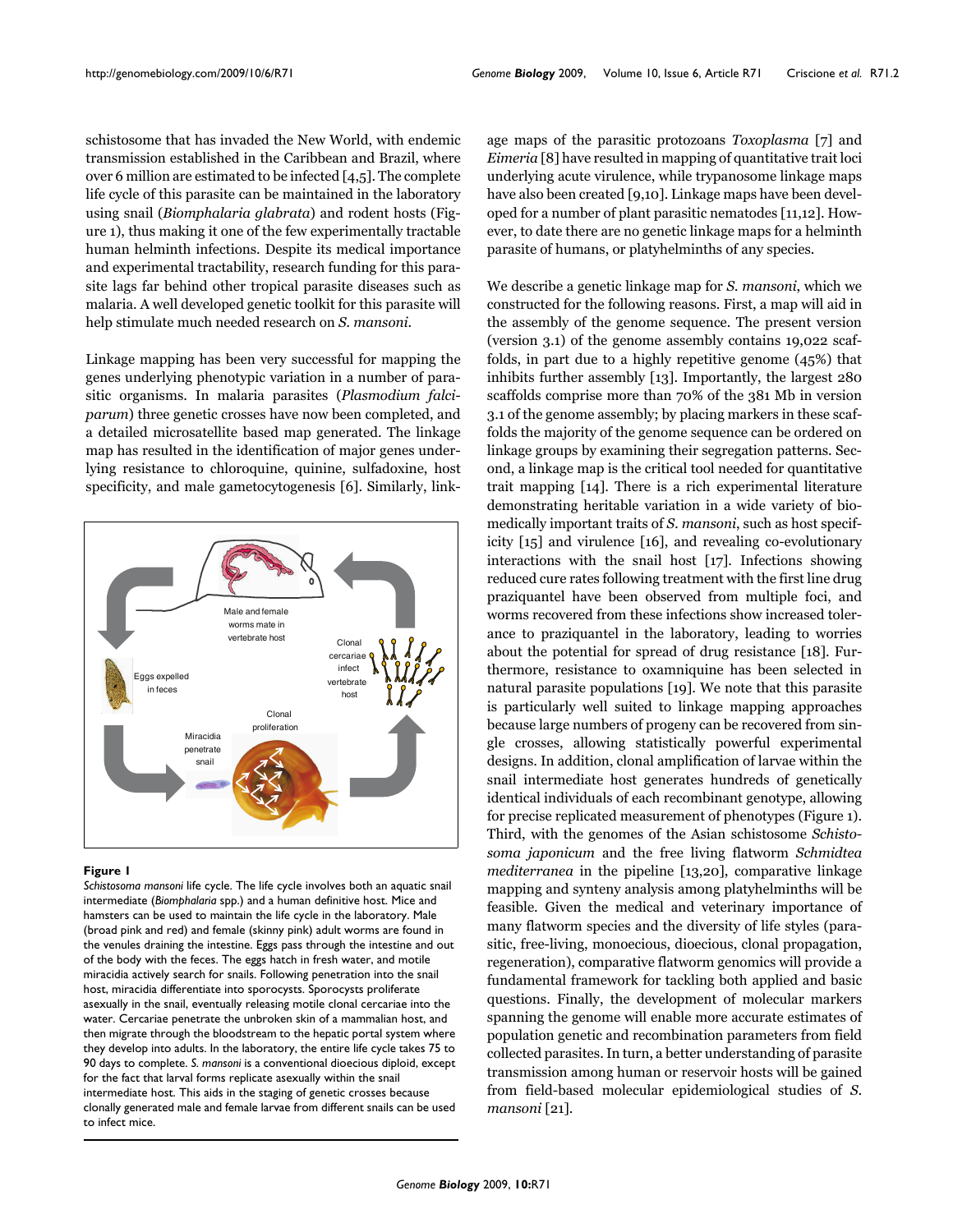# **Results and discussion**

We developed a genetic map by crossing a female *S. mansoni* from the NMRI (Puerto Rico) line to a male *S. mansoni* from the LE (Brazil) line (that is, P1 grandparents). Subsequently, 2 F1 parents were crossed to generate 88 F2 progeny (41 males and 47 females). We initially designed 376 primer pairs (microsatellite loci) with at least 1 marker in the largest 283 scaffolds. Additional markers were placed in 73 of the largest 94 scaffolds to verify contig assembly and to obtain direct estimates of the recombination rate (physical distance/map distance). Screening of the grandparents and F1 parents with all 376 loci revealed that 251 loci (Additional data file 1) could be scored reliably and were informative in male and/or female meioses. All 92 individuals (88 progeny, 2 F1 parents, and 2 P1 grandparents) were genotyped with these 251 microsatellite markers. The data set was of good quality, with only 324 missing genotypes out of 22,088 possible (88 offspring × 251 loci). Each locus had an average of 86.7 offspring scored (range 80 to 88), while for each offspring an average of 247.3 loci were scored (range 221 to 251). We used the regression mapping algorithm and Kosambi mapping function implemented in JoinMap version 4 to construct the linkage map [22].

# **Anchoring linkage groups to chromosomes**

In a sex-combined map, 243 of 251 markers (97%) assembled into 8 major linkage groups of 10 or more markers (Table 1, Figure 2). The remaining 8 of the 251 markers did not fall into these 8 linkage groups: 5 clustered in 2 small linkage groups (of 2 and 3 loci) while the remaining 3 markers were unlinked (Additional data file 2). The *S. mansoni* genome (300 Mb) consists of 7 pairs of autosomal chromosomes and 1 pair of sex chromosomes (female = ZW, male = ZZ). ZW refers to systems in which the female is the heterogametic sex as opposed to XY in which males are the heterogametic sex. In conjunction with fluorescence *in situ* hybridization (FISH) data of bacterial artificial chromosomes (BACs) or known genes, we could anchor seven of the eight major linkage groups to chromosomes with high confidence (Figures 2 and 3). Linkage group 9 (LG9) was tentatively called chromosome 5 by elimination. However, the lack of FISH markers on that chromosome prevents definitive assignment of a linkage group to chromosome 5. In some instances, we found that mapped markers and FISH-mapped BACs were not congruent (red BACs in Figure 2). This incongruence could be due to inaccurate FISH hybridization, mislabeling of BAC clones, or incorrect genome contig assembly (discussed below). However, our data do not permit the identification of the causative factor(s). Ordering of loci within these eight chromosomal linkage groups was conducted after retaining a single marker from sets of loci showing identical segregation patterns (that is, 0% recombination; Table 1). The mean chi-square values, a measure of the goodness-of-fit of the regression mapping to the pairwise estimates of recombination frequencies, were well below 1 (range 0.105 to 0.341) for all the linkage groups.

This indicates that there was good support for the ordering of markers within each linkage group (Additional data file 2).

## **Recombination parameters and map length**

The final genetic map of the 8 major linkage groups (Table 1) contained 210 loci because 33 loci showed identical segregation to other loci (Figure 2). The 8 chromosomal linkage groups spanned 1,134.8 cM with an average marker spacing of 5.6 cM per interval. To account for linkage group ends beyond terminal makers, we used the methods in [23,24], which calculate an expected map length for the terminal regions of the linkage groups (see Materials and methods). These adjustments yielded a total adjusted genome length of 1,228.6 cM (Table 1). Linkage groups ranged in (adjusted) size from 84 to 244 cM. The expected distance of a gene, *E(m)*, from the nearest random marker ( $n = 210$ ) is 2.9 cM with an upper 95% confidence interval (CI) of 8.7 cM [14].

There was a strong positive relationship ( $r^2 = 0.86$ ,  $P =$ 0.0008) between the physical size (determined by cytology; Table 1) and genetic map lengths of the chromosomes (Figure 4a), indicating that the average recombination rates are comparable among chromosomes. We made two estimates of recombination rate with our data set. The first, 244.2 kb/cM, is the physical genome size divided by adjusted map length. The second is based on 24 mapped distance intervals between markers that were placed on the same scaffolds of version 3.1 of the genome assembly (Additional data file 3). This provided a direct estimate of physical distance to map distance of 227.2 kb/cM (95% CI 181 to 309, based on 10,000 Monte Carlo replicates of intervals). These estimates are the first for a representative of the phylum Platyhelminthes and indicate that recombination per physical distance in *S. mansoni* is comparable to other multicellular invertebrates of similar genome size [25]. Interestingly, the negative relationship between recombination rate and physical genome size given in [25] predicts a very similar rate of 302 kb/cM for *S. mansoni*. Our estimates are also consistent with recombination frequencies obtained from previous cytogenetic work [26]. The average chiasma frequency of *S. mansoni* was estimated at 18.3 (95% CI 17.3 to 19.3) [26], which equates to total map lengths from 865 to 965 cM and recombination rates from 346.8 to 310.9 kb/cM. Thus, the cytogenetic estimate is marginally lower than our genetic estimate. In part, the cytogenetic estimates of recombination may be biased downward as chiasma frequencies were only measured in males, in which recombination is reduced (see below).

We were also able to compare 78 autosomal intervals between male and female meioses (Figure 4b) to obtain sex-specific recombination rates. Over these homologous regions, the average female interval (9.42 cM) was significantly longer than the average male interval (7.42 cM) (*P* = 0.019, Wilcoxon signed-rank test). Sex-biased recombination rates (heterochiasmy) have been reported in many organisms (reviewed in [27,28]). The evolutionary hypotheses and mechanistic proc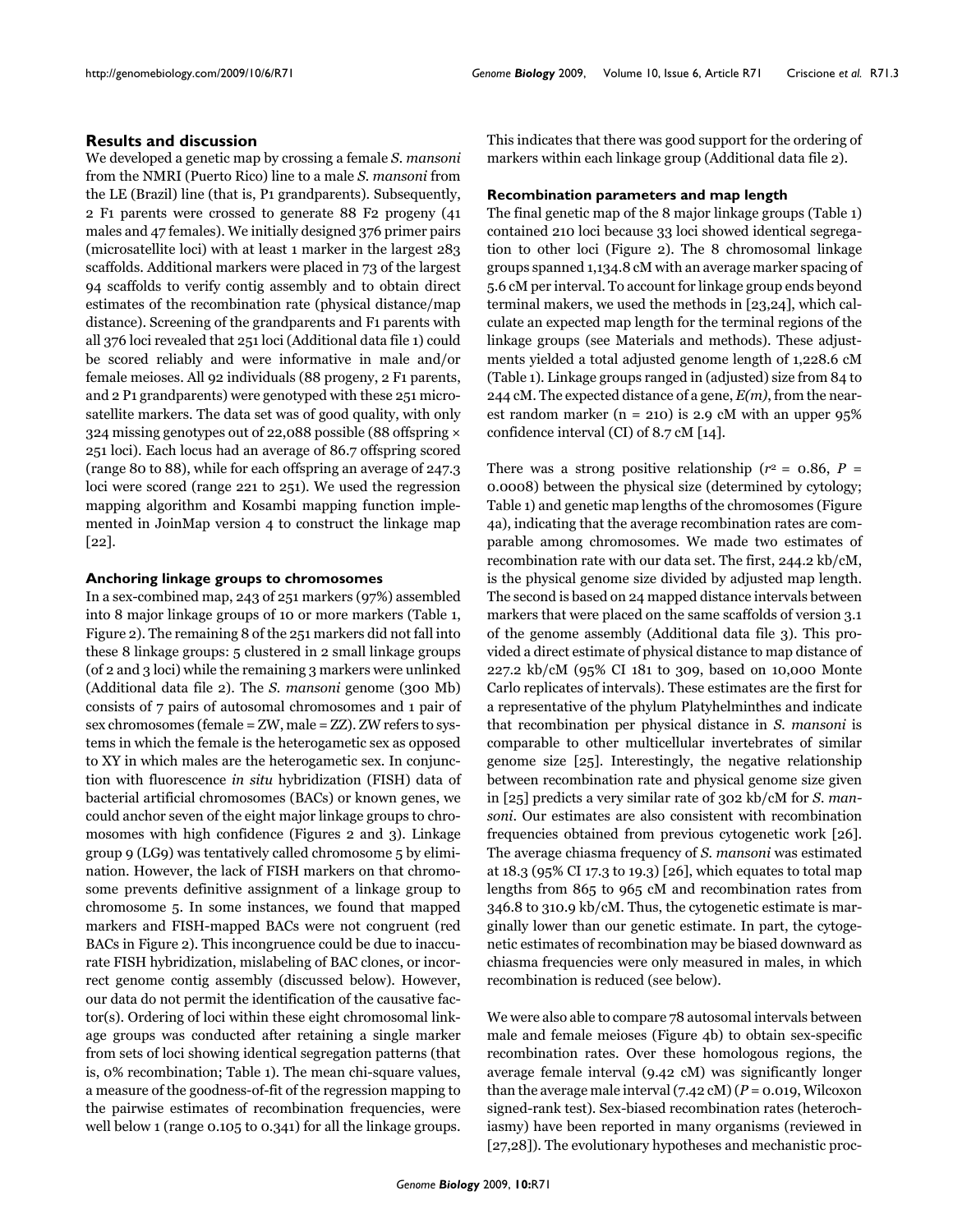**Summary of linkage groups**

| ٠ |  |
|---|--|
|---|--|

| LG Chr*  | Chromosome size (Mb) <sup>†</sup> | Total markers# | Mapped markers <sup>§</sup> | Map length (cM) | Adjusted map length<br>(CM) | Interval spacing (cM/<br>interval) <sup>¶</sup> |
|----------|-----------------------------------|----------------|-----------------------------|-----------------|-----------------------------|-------------------------------------------------|
| LGI_Chrl | 62.4                              | 58             | 51                          | 209.15          | 218.95                      | 4.18                                            |
| LG3 Chr2 | 41.2                              | 32             | 28                          | 192.24          | 204.98                      | 7.12                                            |
| LG4 Chr3 | 40.8                              | 28             | 24                          | 121.16          | 132.04                      | 5.27                                            |
| LG5 Chr4 | 35.1                              | 27             | 24                          | 132.65          | 144.03                      | 5.77                                            |
| LG9_Chr5 | 21.7                              | 10             | $\overline{10}$             | 71.30           | 84.84                       | 7.927                                           |
| LG6 Chr6 | 21.2                              | 18             | 16                          | 86.61           | 98.00                       | 5.777                                           |
| LG7 Chr7 | 16.9                              | 4              | 13                          | 88.08           | 101.04                      | 7.34                                            |
| LG2 ChrZ | 60.7                              | 56             | 44                          | 233.65          | 244.70                      | 5.437                                           |
| Total    | 300                               | 243            | 210                         | 1134.84         | 1228.59                     | 5.62                                            |

\*LG, linkage group; Chr, probable chromosome based on fluorescent *in situ* hybridization data. †Physical chromosome size was based on the relative size of chromosomes [48] and an estimated 300 Mb genome size. ‡Total number of markers in each linkage group. §When two or more markers had 0% recombination, we selected a single marker to generate the maps. ¶Calculated as the unadjusted map length divided by the number of intervals (mapped markers minus 1). The interval spacing reported under the total is 1,134.84 cM divided by 202 intervals.

esses put forth to explain sex differences in recombination can be difficult to disentangle [28]. However, as the female, the heterogametic sex, had 1.27-fold higher recombination than the male, we can rule out the Haldane-Huxley rule. This rule predicts lower recombination among autosomes in the heterogametic sex because selection acts against recombination between different sex chromosomes. Our data provide a second and phylogenetically independent example of a ZW system that is inconsistent with the Haldane-Huxley rule (the other is in the passerine bird *Acrocephalus arundinaceus*  $[29]$ .

# **Genome assembly by linkage**

Of the 243 markers assembled on the 8 chromosomes, there are 203 unique scaffolds (totaling 209 Mb) represented. Thus, the linkage map contains 70% of the estimated 300 Mb physical genome and 55% of the 381 Mb currently in version 3.1 of the genome assembly. However, the current genome assembly contains considerable redundancy and overestimates genome size and the 55% is thus likely to underestimate true coverage. Furthermore, if the total genetic map length is calculated from the direct estimate of the recombination rate (300 Mb/227.2 kb/cM = 1,320 cM), then the unadjusted map length accounts for 86% (1,134 of 1,320 cM) of the total genetic map length. The genome assembly will benefit from the broad coverage of the map, high density of markers, and placement of previously unanchored and unordered scaffolds. The map data also provide a means to assess the quality of the current assembly. There were 37 scaffolds with 2 or more markers located < 2.2 Mb apart (Additional data file 3), which equates to about 8 to 10 cM. Markers from 21 of the scaffolds were consistent with this pattern. However, there were 16 scaffolds where markers mapped to different linkage groups or had map distances that were much greater than expected based on the recombination rate (Additional data file 3; Figure 2). These data suggest that a substantial portion (43% of our sample) of the current assembly is incorrect. However, given the highly repetitive nature of the genome, it is encouraging that 57% of the scaffolds were valid and that many of the mapped markers show congruence with FISH-mapped BACs (Figure 3). These results also illustrate the utility of linkage maps in correcting genome assembly errors. Thus, the map will provide a platform for the continued assembly for the genome.

## **Marker segregation on sex chromosomes**

There are several interesting features on LG2 of the Z chromosome (LG2\_ChrZ; Figure 5a). Previous cytogenetic data suggested that the heterochromatin region of the W chromosome does not recombine with a region on the Z chromosome, but that there are two flanking pseudoautosomal regions (Figure 5b). This was confirmed in our linkage map by the identification of 23 Z-specific markers on 20 unique scaffolds that clustered in a group (green markers in Figure 5a) and were flanked by pseudoautosomal regions on either side. All female worms that were genotyped had a single allele and the alleles present in the F1 female parent and F2 female progeny were always inherited from their respective male parent. In contrast, male worms could be heterozygous. These patterns are consistent with females being hemizygous at these loci. FISH mapping confirms the close proximity of the pseudoautosomal markers sc68, sc42, and sc193 at the borders of the heterochromatin region on the W (Figures 3 and 5c; Additional data file 4). Furthermore, the male meioses showed extensive recombination across the Z-specific region in comparison to the female meioses (triangle in Figure 4b). In contrast, the female recombination was greater in pseudoautosomal regions that bordered the Z-specific region (sc240-sc111, sc111-sc193, sc195-sc68, sc68-sc64; shown as circles in Figure 4b). This latter pattern is consistent with the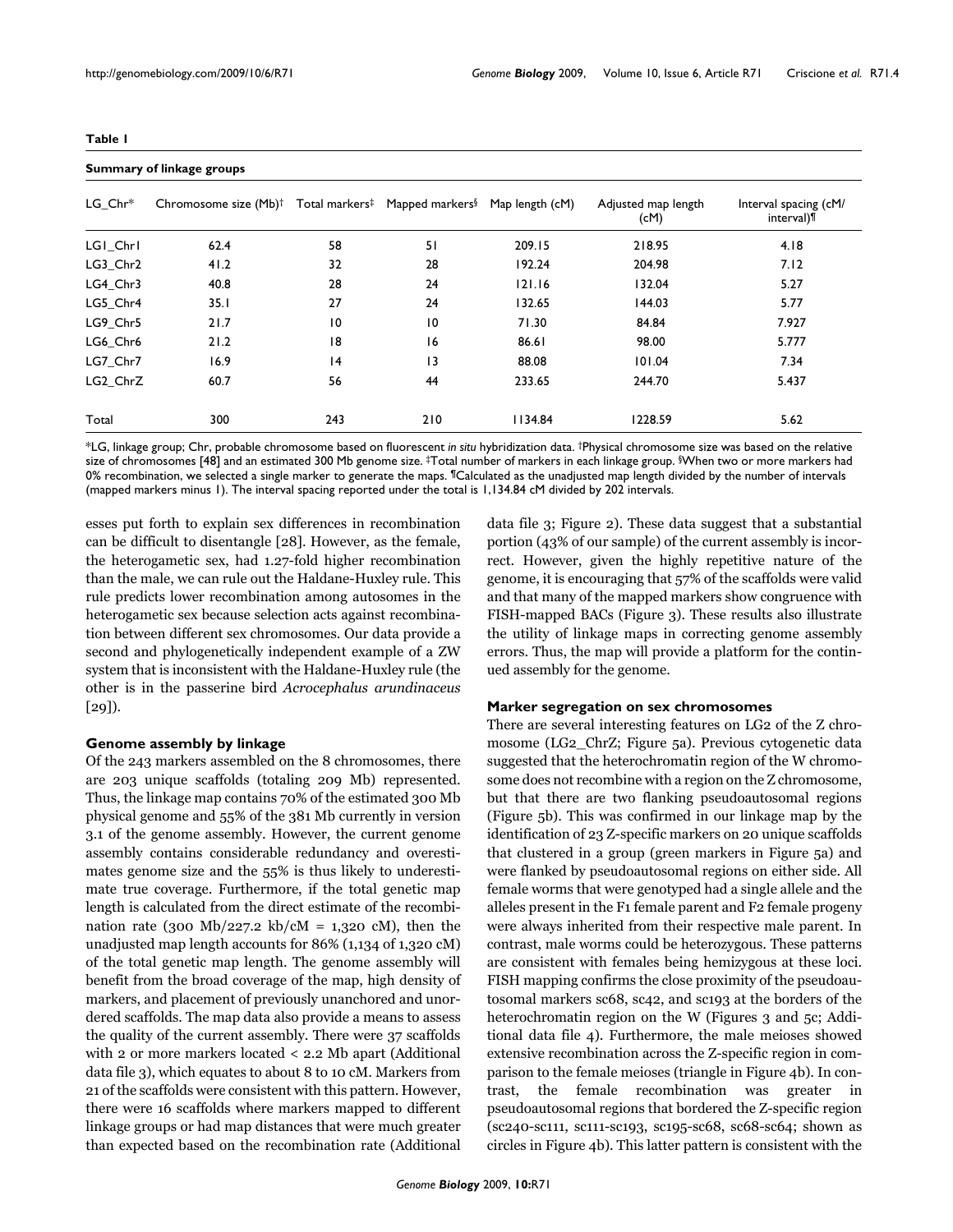

# **Figure 2**

Linkage map *of S. mansoni* based on 210 markers. The map shows all 243 markers assigned to 210 unique positions on the 8 linkage groups; the numbers are map distances in centimorgans. Loci that had 0% recombination with other markers are shown adjacent to the marker used in the construction of the map. For example, marker sc84 on LG1\_Chr1 had 0% recombination with both markers sc26 and sc93b. The Z-specific markers on LG2\_ChrZ are shown in green. Asterisks (\* *P* < 0.01, \*\* *P* < 0.005, \*\*\* *P* < 0.001, \*\*\*\* *P* < 0.0005, \*\*\*\*\**P* < 0.0001) indicate significance for deviation from Mendelian expectations. Genes with previously known physical positions from fluorescent *in situ* hybridization are shown in blue with GenBank accession numbers. Blue lines show the scaffolds that match the DNA sequences of these genes in BLAST searches. These six genes add further support to the anchoring of the LG3, LG4, and LG7 to chromosomes 2, 3, and 7, respectively. See Figure 3 for comments on the match with sc3 and *Smox1*.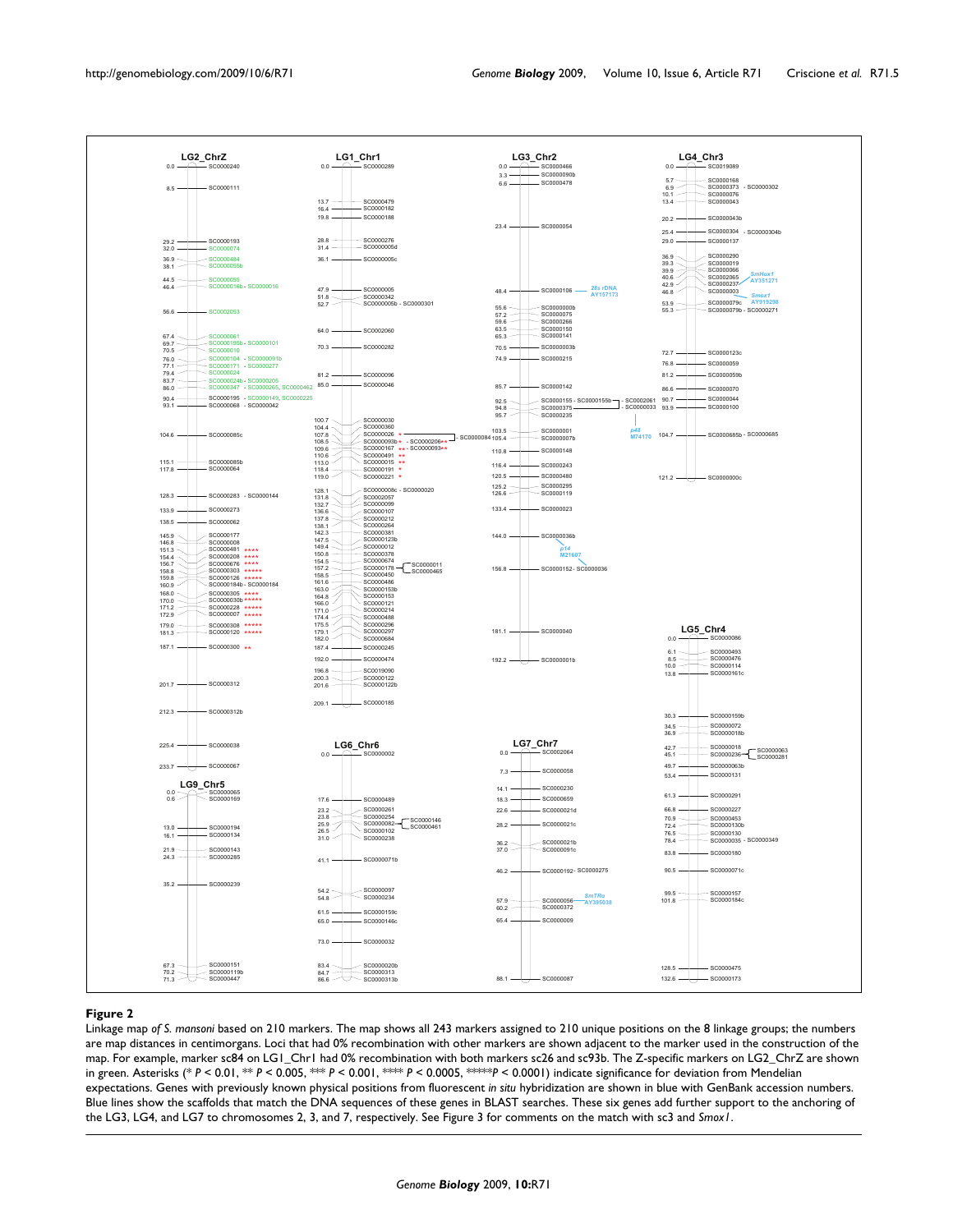

#### **Figure 3** Anchoring of linkage groups to chromosomes by fluorescent *in situ* hybridization

Anchoring of linkage groups to chromosomes by fluorescent *in situ* hybridization. The black and stippled regions show the heterochromatin (C-banded regions) on the seven autosomes and two sex chromosomes, the vertical lines on chromosome 2 show the rDNA, and the ruler is marked in 1 Mb increments. The chromosomal regions to which bacterial artificial chromosomes (BACs) hybridize are marked. All fluorescent *in situ* hybridization (FISH) mapped BACs shown hybridize uniquely to a single position in the genome and BLAST match to scaffolds from which the microsatellite markers were designed (see Additional data file 4 for the BLAST matched markers for each BAC). The green BACs are congruent with linkage mapping results both in terms of chromosome and relative marker order. Hence the number of green markers provides a visual impression of the strength of support anchoring each linkage group. Black BACs are congruent with linkage mapping results for chromosome, but the ordering of markers is incongruent by a large distance (compare Figure 2 and Additional data file 4). Red BACS are incongruent (that is, the linkage mapping results and FISH identify different chromosomes). Red BACs on the same chromosome always matched to markers from different linkage groups, thus displaying a random pattern of mismatching. The blue BACs 15A15.TJ and 11A15, 15B18 indicate potential positions for the orphan markers sc117 and LG8 that were not incorporated into the linkage groups. BACs followed by TJ or TV indicate that only 1 BAC end matched correctly. TJ and TV refer to the two different BAC ends that could be sequenced and follow the naming convention given in GenBank. The BACs followed by a (Z) on chromosome Z indicate BACs that match to Zspecific scaffolds. The assignment of LG9 to chromosome 5 is tentative as there was only one congruent and one incongruent marker. The inset figure illustrates 1 of 16 scaffolds where markers on the same scaffold mapped to different linkage groups. The schematic of Smp\_scaff000004 (2.21 Mb) shows the relative positions of two FISH markers (BAC 11C10 and *Smox1*) and two linkage markers (sc3 and sc3b). Both sets of markers suggest that this scaffold was incorrectly assembled (see Figure 2 for the FISH result of *Smox1*).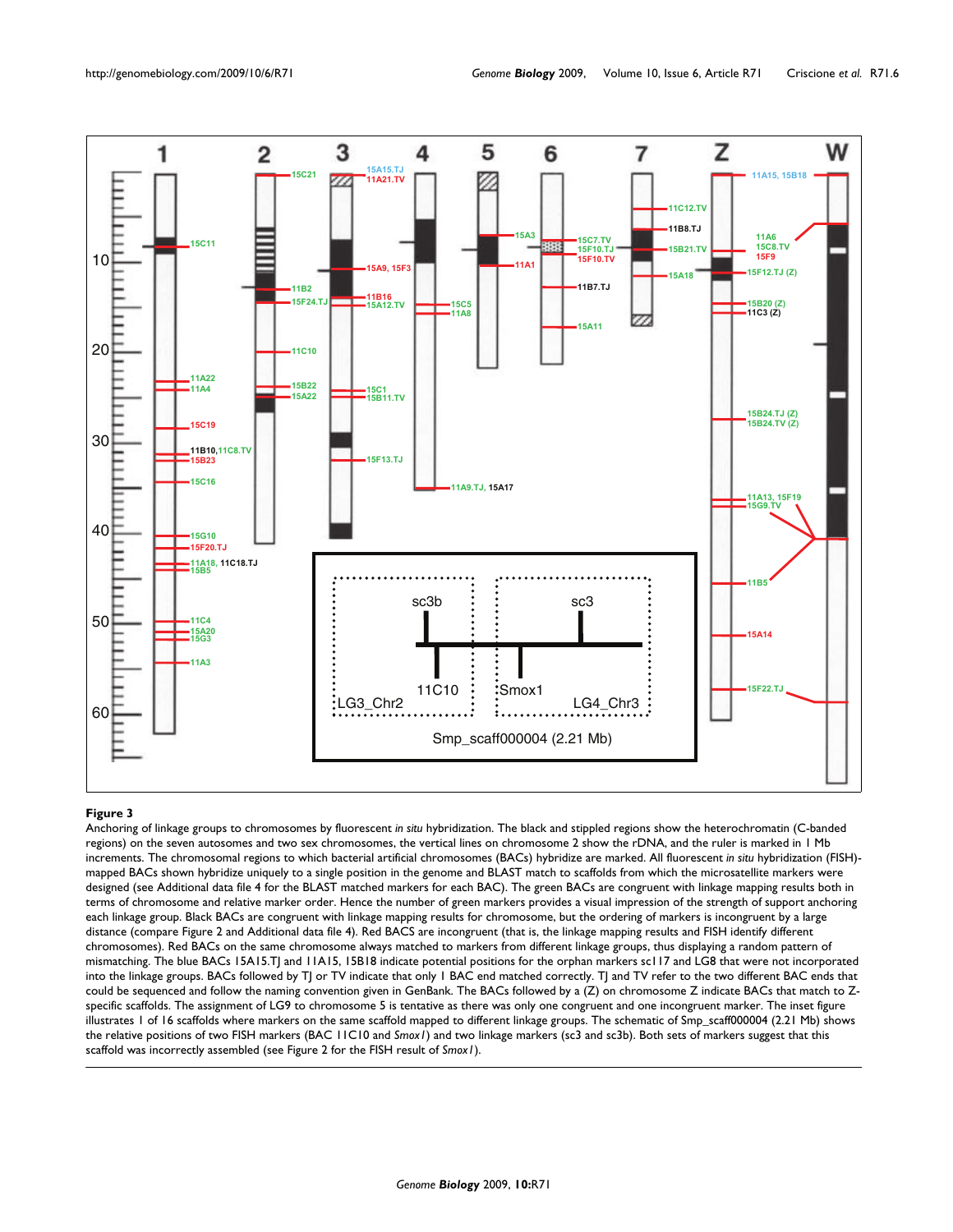

#### **Figure 4**

Recombination rates in *S. mansoni*. **(a)** Relationship between adjusted map length and physical size of chromosomes. The positive relationship (*P* = 0.0008) indicates that the average recombination rates are comparable among chromosomes. **(b)** Comparison of female and male recombination rates. Plus signs indicate comparisons among 78 autosomal intervals. The recombination rate is 1.27-fold higher in females than in males (*P* = 0.019) for these intervals. For comparison, the open circles are the four pseudoautosomal intervals on the sex chromosomes and the triangle is the interval over the Z-specific region.

higher female autosomal recombination rate. It is plausible that the higher female recombination rates in the pseudoautosomal regions that border the Z-specific region may be a mechanistic consequence of limited areas for chiasma formation between the Z and W chromosomes in female meioses. Consistent with this idea, we observed potential hot spots of recombination on either side of sc85c that occur in female but not male meioses. Estimated recombination frequencies between sc68 and sc85c, and sc85c and sc64 were 8 and 10% in the male, respectively. In the female, they were 80 and 88% (Figure 5a.). Further support for these recombination hot spots comes from the presence of 18 double recombinant genotypes (from F1 female gametes) that involved sc85c, and 120 pairwise comparisons that show excess recombination (> 60%) between markers in the region from sc208 to sc312 to markers in the region of sc195 to sc240 (Additional data file 2).

# **Segregation distortion**

Two regions in the linkage map showed strong deviations from Mendelian inheritance ( $χ$ <sup>2</sup>-test,  $α = 0.01$ ): 12 markers

between sc300 and sc481 on LG2\_ChrZ, and 9 markers between sc221 and sc26 on LG1\_Chr1 (Figures 2 and 5a). The remaining 222 markers did not deviate from Mendelian expectations. The 2 regions displayed different patterns of distortion. From sc481 to sc126 on LG2\_ChrZ (Figure 2), there was an excess of heterozygous genotypes of an allele from the NMRI female and LE male. From sc305 to sc120, however, there was a major decrease in the NMRI female homozygote genotype (only one to six individuals). The pattern on LG1\_Chr1 was uniform across loci in having a decreased NMRI female homozygote genotype and one heterozygote combination, whereas the other heterozygote combination was normal and the LE male homozygote was increased (Figure 2). It is not uncommon to find genomic regions with segregation distortion when crossing diverged populations due to the evolution of coevolved gene complexes or of incompatible regions [24,30,31]. The NMRI and LE lines have been separated well over 250 generations in the laboratory (see Materials and methods). Genetic load from inbreeding depression that may build up in laboratory maintained lines is another plausible explanation [32]. If loci between the two regions were interacting (for example, an allele is deleterious at one locus only in the presence of a particular allele at another locus), we would expect genotypic associations between markers in the two regions. However, pairwise comparisons failed to detect any genotypic associations (*P* > 0.14 in all comparisons). Thus, the cause of distortion at the two regions appears to be independent.

## **Conclusions**

The linkage map complements the genome sequence and other tools such as RNA interference, and adds to a growing toolkit for genomic analyses in *S. mansoni*. We anticipate that next generation sequencing and rapid single nucleotide polymorphism typing methods will be used to build on the foundation provided by this microsatellite-based map. In particular, next generation sequencing of single parasite genotypes (rather than pooled individuals from laboratory parasite lines) will allow rapid improvements in the genome assembly that can be verified by genotyping single nucleotide polymorphisms in the genetic cross. The combination of these tools will improve the genome assembly and provide markers for fine mapping of genes that underlie traits of biological or biomedical interest. We also foresee that provision of these tools will invigorate research on this pathogen and attract researchers from other fields. A great advantage to studying *S. mansoni* over other human helminths is that the complete life cycle can be maintained in the laboratory using mice or hamsters as the definitive host, thus allowing experimental investigation of life cycle traits (for example, [15,16,33]). Such studies have demonstrated that numerous phenotypic traits of *S. mansoni* vary within and between parasite populations and that many of these traits have a genetic basis. Linkage mapping, utilizing the 5 cM map described here, provides a means to investigate the underlying basis of traits of medical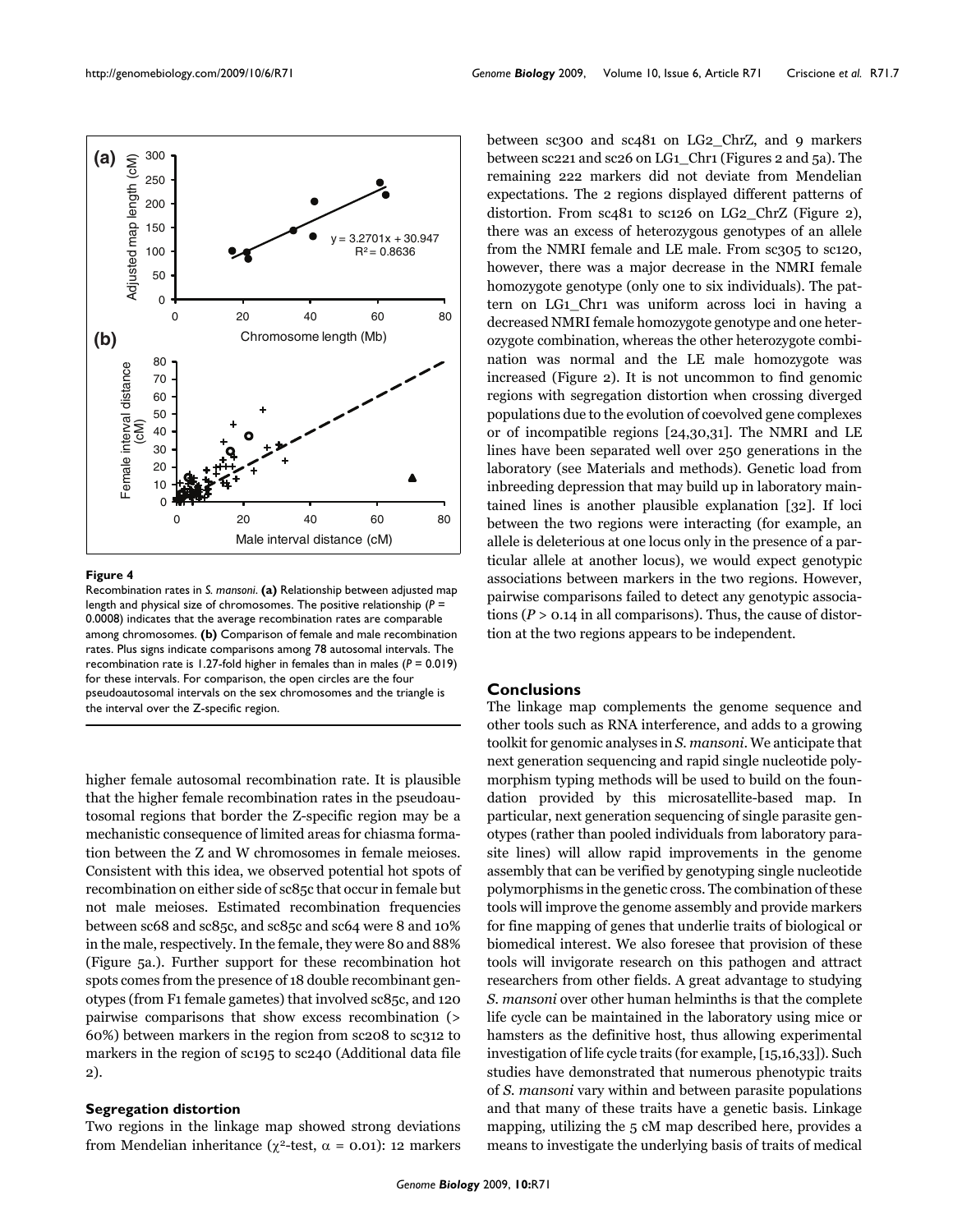

**Figure 5** *(see legend on next page)*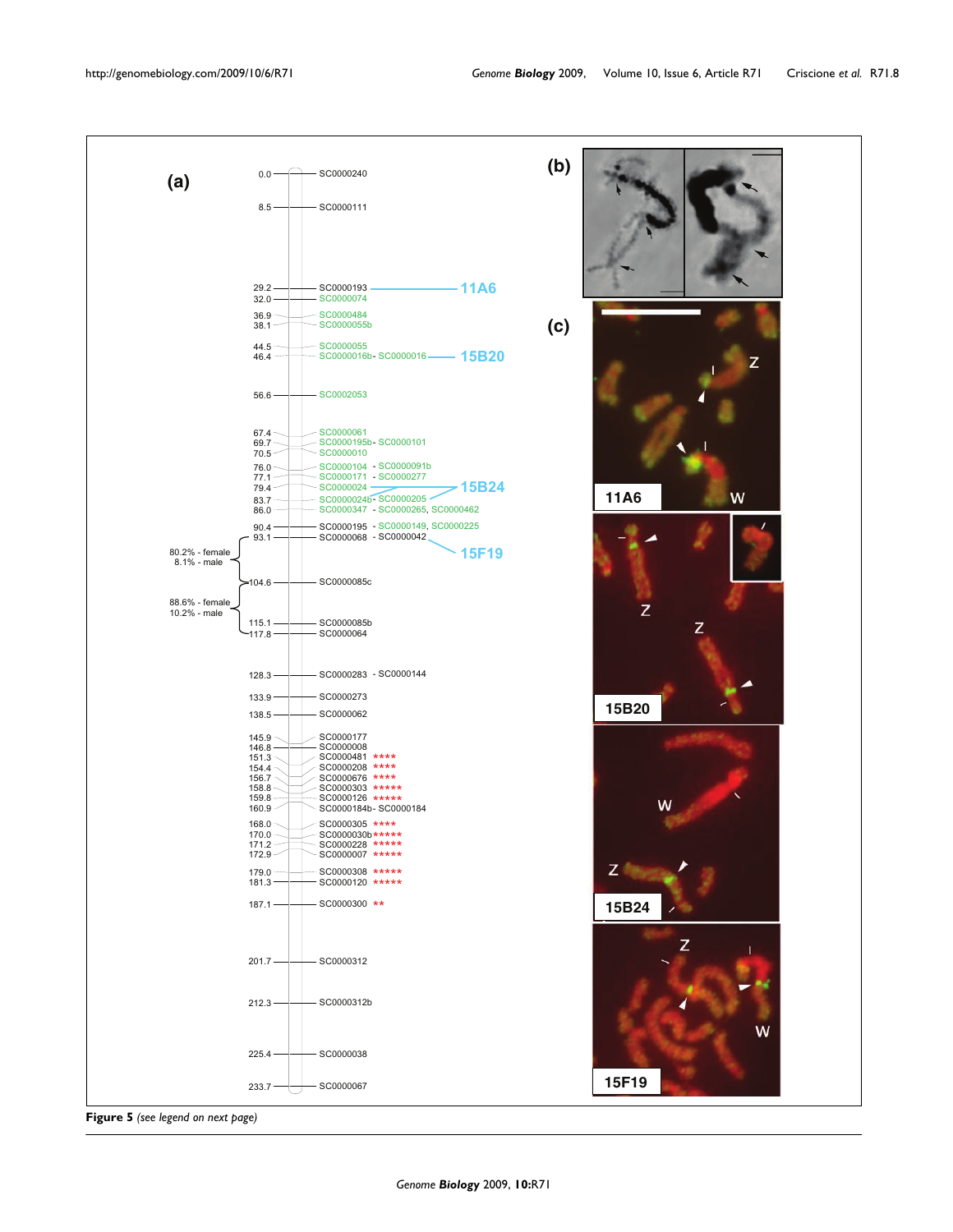#### **Figure 5** (see previous page)

Z chromosome features. **(a)** Map of the Z chromosome. Loci that had 0% recombination with other markers are shown adjacent to the marker used in the construction of the map. The Z-specific markers are shown in green. Asterisks (\**P* < 0.01, \*\**P* < 0.005, \*\*\**P* < 0.001, \*\*\*\**P* < 0.0005, \*\*\*\*\**P* < 0.0001) indicate significance of deviation from Mendelian expectations, where brackets show recombination hotspots in the female meioses (recombination frequencies for each sex are listed next to the brackets). **(b)** Meiotic metaphase spreads from females showing the Z and W bivalents. This figure illustrates the non-recombining region between the Z and W chromosomes. The dark staining regions are heterochromatin of the W chromosome and the large black arrows mark chiasmata. Scale bars are 10 μm. **(c)** Fluorescent *in situ* hybridization (FISH) showing the hybridization position of bacterial artificial chromosome (BACs; names at lower left of each panel) that BLAST to scaffolds with mapped microsatellite markers. The white arrowheads show BAC hybridization and the white dash is the centromere. Scale bar is 10 μm. The inset for BAC 15B20 is the W chromosome, on which 15B20 does not hybridize (that is, it is Z-specific). The genetic map position of the markers on these BACs is shown in blue text in (a). FISH allows assignment of linkage groups to physical chromosomes (see also Additional data file 4 and Figure 3).

and epidemiological relevance, such as virulence, host specificity, and drug resistance. For example, different strains of *B. glabrata* and *S. mansoni* have been shown to have different compatibilities in terms of infectivity or virulence [15,17]. Drug resistance is a trait of particular biomedical interest and this trait can readily be measured both *in vivo* in infected rodents and *in vitro* using adult worms maintained in culture media. Resistance to oxamniquine has been demonstrated as a double recessive trait in *S. mansoni* [33], and there is clear evidence that parasites with increased tolerance to the firstline drug praziquantel occur in natural populations [18]. Linkage mapping will allow identification of the genes responsible for resistance to these drugs. For mapping the genes underlying these traits additional crosses will need to be conducted. The microsatellite markers used for map construction are highly variable, so the majority of markers are likely to be informative in additional crosses. The map also has multiple applications for developmental and evolutionary biology. Provision of hundreds of molecular markers and recombination parameters will facilitate high resolution population genetic studies of *S. mansoni*, which will improve our understanding of transmission patterns in endemic areas. The *S. mansoni* linkage map presented expands the genetic toolkit for *S. mansoni*, providing opportunities to understand fundamental features of *S. mansoni* biology, and opening doors to new advances in combating this human pathogen.

# **Materials and methods Genetic cross**

We crossed a NMRI female to an LE male to generate F1 progeny. Subsequently, a male and female from the F1 were crossed to generate 88 F2 progeny (reared to the adult stage). The NMRI line originated in the early 1940s from human isolates in Puerto Rico and the LE line was established from a human isolate in 1965 in Belo Horizonte, Brazil [34]. At each stage in the cross, we conducted monomiracidial infections of snails (*B. glabrata*). Because sex is determined in the zygote (which develops into a miracidium) by a chromosomal mechanism, monomiracidial infections allowed us to be certain that we were using single clonal types (that is, single genetic individuals of the same sex) in the crosses. After 28 days (the last 3 under darkness), snails were exposed to light to shed cercariae. Cercariae were sexed with the following protocol. We collected 20 to 50 cercariae of one clonal genotype from each infected snail. For DNA extractions, samples were placed in 50 μl of 5% chelex containing 0.2 mg/ml of proteinase K, incubated for 2 h at 56°C, and boiled at 100°C for 8 minutes. PCR with the W1 primers [35], which are specific to a repetitive region on the W chromosome in females, was used to discriminate between males and females. PCR was performed with 15 μl reactions containing 2.4 μl of extraction supernatant,  $1 \times PCR$  buffer,  $1.5$  mM  $MgCl<sub>2</sub>$ ,  $0.2$  mM of each dNTP, 0.4  $\mu$ M of each primer, and 0.75 units (0.15  $\mu$ l) Taq DNA polymerase (Takara Shuzo Co., Otsu, Shiga, Japan). PCR cycling was 95°C for 3 minutes, once; 94°C for 45 s, 54°C for 30 s,  $72^{\circ}$ C for 45 s, 35 times;  $72^{\circ}$ C for 7 minutes, once. Because this test depends on the failed amplification in males, we ran a concurrent PCR under the same conditions with the autosomal locus sc18 (see Additional data file 1 for primers) to ensure that the DNA had successfully been extracted from each sample. Results were visualized on a 2% agarose gel containing GelStar® nucleic acid gel stain (Lonza, Basel, Switzerland).

Upon identification of gender, snails were shed again to collect cercariae for infections. We exposed a hamster to 300 female cercariae (one genetic individual) and 300 male cercariae (one genetic individual) for the parental cross. After 45 days, the hamster was euthanized and perfused to collect adult worms. Eggs were collected from the liver and hatched under light to obtain miracidia for the next generation of monomiracidial snail infections. This process was repeated to stage the F1 cross. In the F2 generation we reared worms to the adult stage in mice (BALB/c). Mice were exposed to 200 female cercariae (one genetic individual) and 200 male cercariae (one genetic individual) or with 200 cercariae of a single sex. F2 worms were collected from mice after 40 days.

# **Genomic DNA extraction and whole genome amplification**

Individual adult worms were placed in 50 μl of 5% chelex containing 0.2 mg/ml of proteinase K, incubated for 2 h at  $56^{\circ}$ C, and boiled at 100°C for 8 minutes. The GenomiPhi V2 DNA amplification kit (GE Healthcare, Piscataway, New Jersey,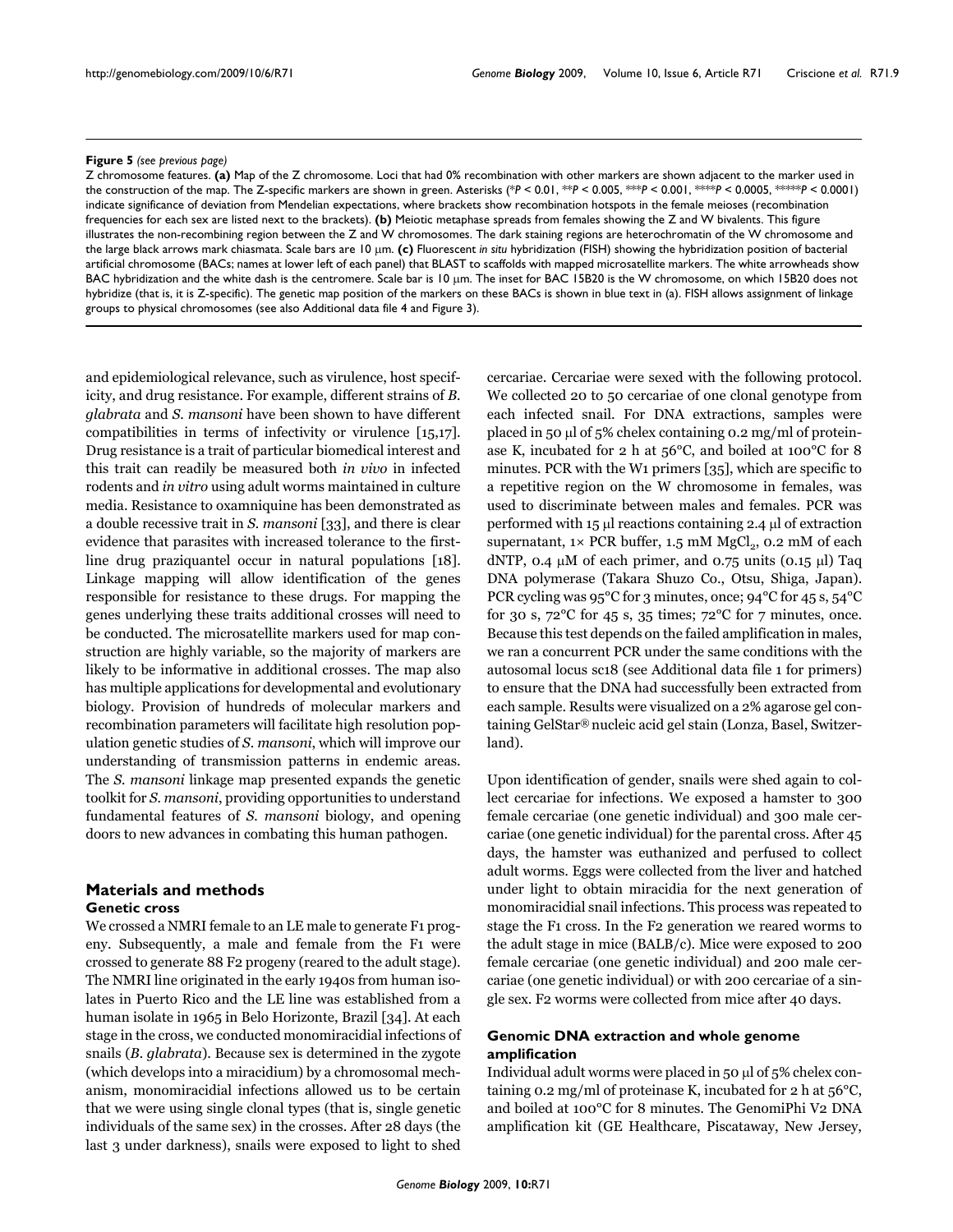USA) was used to amplify whole genomic DNA according to the manufacture's protocol.

# **Microsatellite markers and genotyping**

Microsatellite markers were designed from the largest 283 supercontigs in version 3.0 of the genome assembly. These 283 supercontigs account for 72% of sequence data in version 3.1 of the genome assembly (available from the Sanger Institute [36]). The difference in the two versions is only the removal of approximately 720 kb of sequence in version 3.1, most of which (703 kb) was a single supercontig that was removed. The major change was the renaming of supercontigs to scaffolds without change to the actual sequence data. We provide this information in Additional data file 1. Markers were selected from a masked copy of the genome to avoid placing markers in repetitive DNA. Tandem Repeats Finder version 4 [37] was used to search the contigs for microsatellite repeats. Only perfect di- and trinucleotide repeats were selected. Primer 3.0 [38] was used to design all primers with an annealing temperature of 54 to 56°C.

We used the M13(-21) method for genotyping [39]. The M13(- 21) oligonucleotide was added to the 5' end of each forward primer. We also 'pig-tailed' the reverse primers by adding GTTTCTT to the 5' ends [40]. PCR was performed in 5 μl reactions containing 15 ng of genome amplified template, 1× PCR buffer,  $1.5$  mM MgCl<sub>2</sub>,  $0.2$  mM of each dNTP,  $0.08 \mu$ M of the forward primer, 0.16 μM of the reverse primer, 0.16 μM of the fluorescent labeled M13(-21) primer, and  $0.15$  units  $(0.03 \mu l)$ Taq DNA polymerase. PCR cycling was 94°C for 5 minutes, once;  $94^{\circ}$ C for 30 s,  $56^{\circ}$ C for 45 s,  $65^{\circ}$ C for 45 s, 30 times; 94°C for 30 s, 53°C for 45 s, 65°C for 45 s, 8 times; 65°C for 10 minutes, once. PCR products were run on an ABI 3100 with Genescan software and scored using Genotyper (Applied Biosystems, Foster City, CA, USA). LIZ500 size standard (Applied Biosystems) was used for all loci. All traces were visually examined and checked for correct peak labeling.

All loci are named for the supercontig (version 3.0 of the genome assembly) on which they reside. Additional data file 1 provides the cross reference information to the scaffold (version 3.1 of the genome assembly) that the markers are on. In addition, Additional data file 1 provides the information on repeat motifs, primer sequences, linkage map positions, scaffold (version 3.1) length, physical position of the microsatellite repeat motif on the scaffold (version 3.1), and physical positions of the flanking sequences used to design primers. Marker names with lower case letters indicate that more than one marker was placed on that supercontig. This lettering does not indicate physical ordering of markers on supercontigs. For example, sc5, sc5b, sc5c, and sc5d are all markers on Supercontig\_0000005 (Smp\_scaff000005), but not necessarily in that physical order. For simplicity, we abbreviate marker names in the text (for example, sc5b); however, the names are written in full in the figure maps and tables to facilitate queries that match the genome database. A list of the 37

scaffolds that have more than one mapped marker is in Additional data file 3.

# **Linkage map construction**

We used JoinMap [22] both to assign markers to linkage groups and then to order markers on each linkage group. The F1 parents and F2 offspring were coded according to the CP population type, a population resulting from a cross between two heterogeneously heterozygous and homozygous diploid parents. We input the phase of the F1 genotypes based on the genotypes of the grandparents. Z-specific markers, which were identified by the fact that all females were hemizygous with an allele inherited from their male parent, were coded as nnxnp (F1 female  $\times$  F1 male). We generated a sex-combined map irrespective of whether the locus was informative in one or both of the F1 parents.

# *Assignment and ordering of markers to linkage groups*

Overall, there was strong support for each linkage group and the ordering of markers within each linkage group (Additional data file 2). Linkage groups were formed at a threshold pairwise recombination frequency of 30%. This threshold corresponded to an independence LOD (a description of this calculation is given in [22]) of 4 or greater for each linkage group except for LG5\_Chr4 (Additional data file 2). LG5\_Chr4 had 25 markers that were grouped at an independence LOD of 10 but markers sc475 and sc173 were not among them. However, these 2 markers were within the 25% threshold of the pairwise recombination frequency. Visual inspection of the estimated recombination frequencies and FISH data supported the inclusion of sc475 and sc173 in LG5 Chr4 (Figure 2).

Prior to ordering markers within linkage groups, we identified loci that had 0% recombination with one or more markers. In such cases, we retained only one marker for subsequent analyses (Additional data file 2), choosing the locus that was more informative and/or had fewer missing genotypes. We used the Kosambi mapping function to convert recombination frequencies into map distances. The regression mapping algorithm with the default settings (recombination frequency threshold < 0.4, LOD threshold > 1) was used to order loci within each linkage group. On LG3\_Chr2, a reduced stringency (recombination frequency threshold < 0.49, LOD threshold > 0.1) was needed to include markers sc54 to sc466 (Additional data file 2). Visual inspection of the estimated recombination frequencies and FISH data supported the order of these markers. A ripple (all ordering permutations within a moving window of three adjacent markers) was performed after the addition of each new marker. When the best position of a marker decreased the goodness-of-fit too sharply (default jump = 5) or gave rise to negative distance estimates, the locus was removed. After all loci are handled once, a second round is made to add previously excluded loci using the added information of all pairwise markers included in the first round. In a third round, all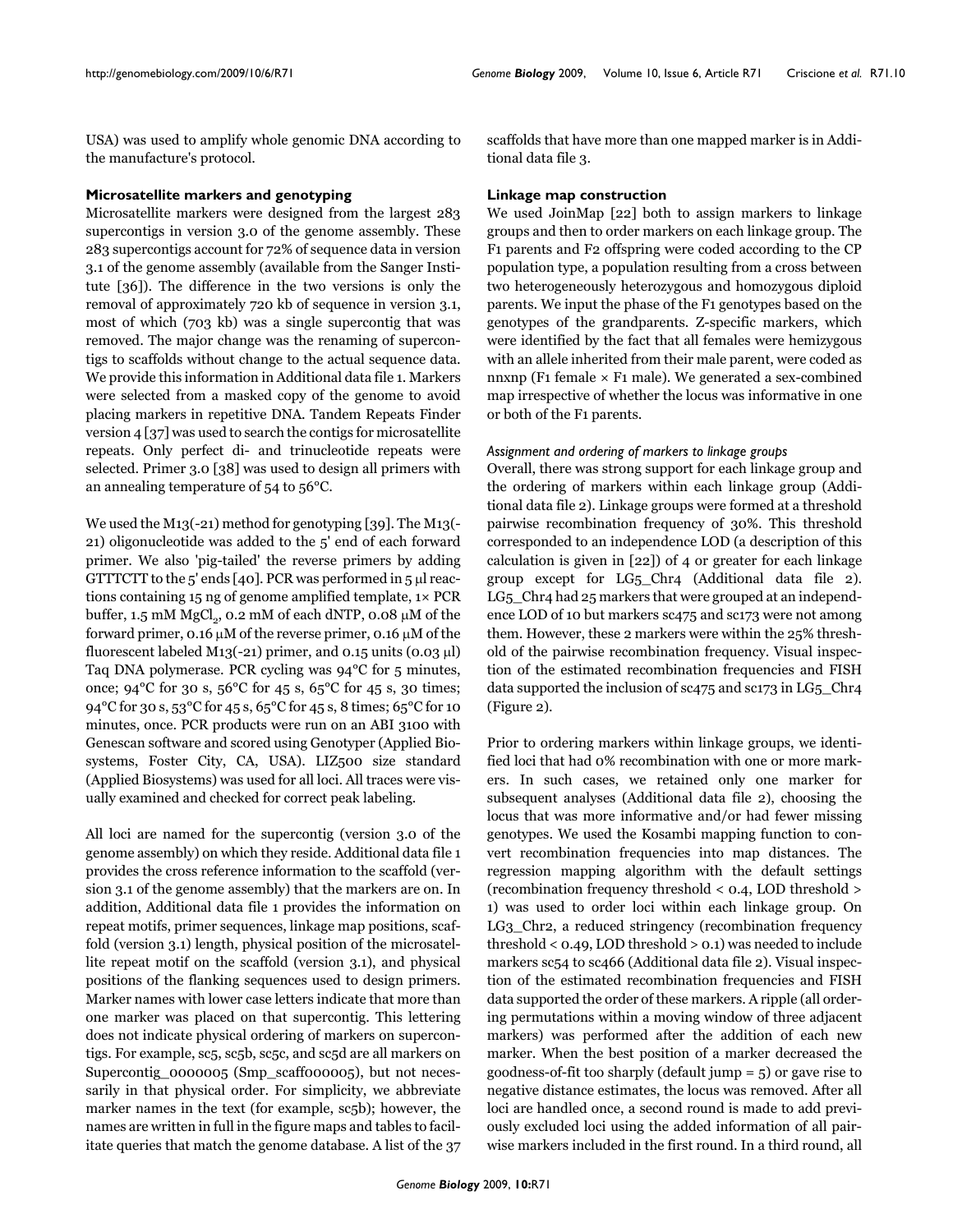loci previously removed are added to the map without constraints in order to obtain a general idea about where poorer fitting loci reside on the map. All linkage groups except LG2 ChrZ had a single round of mapping. Marker sc193 was the only marker in LG2\_ChrZ that needed a second and third round. However, FISH data and visual inspection of the estimated recombination frequencies confirmed the relative position of this marker (Figure 5c). The overall map order can be evaluated by a goodness-of-fit measure between the direct pairwise estimates of recombination frequency and the frequencies obtained from the map (using the mapping function). This goodness-of-fit measure is roughly distributed as chi-square [22]. Mean chi-square values (Chi-square test statistic divided by the degrees of freedom) well below 1 indicate good support for the ordering of markers [22].

#### *Evaluation of double recombinants and mutations*

With the exception of LG2\_ChrZ, there were few improbable genotypes and suspect linkages (Additional data file 2). The genotype probabilities are calculated conditional on the map and genotypes of neighboring loci [22]. These probabilities flag possible double recombinants or possible genotyping errors [22]. There were 59 genotypes with  $P \le 0.01$ . We visually re-inspected all genotypes (n = 16) with  $P \le 0.001$  and confirmed that the genotypes were correctly scored. Although these could represent double recombinants, we cannot rule out mutation (naturally, genome amplified, or PCR induced) as a possible cause. For example, one genotype, which had the only  $P < 0.0001$ , showed a double recombinant from both the male and female meioses. Re-inspection of this genotype showed that a possible 2 bp mutation in one of the alleles of this offspring could create this possible pattern. Removal or 'assumed correction' of a subset of these genotypes, including the latter, had little impact on the loci ordering or on map length of each linkage group. Thus, we did not remove these possible double recombinants (< 0.27% of the genotypes in the data set) from the final analysis. On LG2\_ChrZ, 18 of the 25 improbable genotypes involved marker sc85c. In the main text, we discuss how the regions flanking sc85c represent possible host spots of recombination in the female meioses. Supporting this claim, a large number of suspect linkages (> 60% recombination) occur on LG2\_ChrZ between markers that lie in the region from sc208 to sc312 with markers in the region of sc195 to 240.

#### *Estimation of linkage map parameters*

To account for the terminal parts of the linkage groups, an adjusted map length for each linkage group was calculated by averaging the results from the methods of Fishman *et al*. [24] and Chakravarti *et al*. [23]. The Fishman *et al*. [24] method adds twice the average spacing of markers (across the entire map) to the lengths of each linkage group. Method 4 of Chakravarti *et al*. [23] expands each linkage group by (*m* + 1)/ (*m* - 1), where *m* is the number of loci mapped. Formula 14.8 in [14] was used to calculate the expected distance of a gene,  $E(m)$ , from the closest of n (= 210) random markers and the

upper 95% confidence interval for this distance. The total adjusted map length of 1,228.59 cM was used as the estimate of *L*. Formula 14.7 in [14], which accounts for linear chromosomes, was in near agreement with formula 14.8, where 94.24% of the genome was within 8.7 cM of a marker assuming a random distribution of markers.

#### *Sex specific recombination and segregation distortion*

Parental meioses were examined by creating maternal and paternal population nodes in JoinMap. We only compared intervals between homologous loci that generated the same mapping order as the sex-combined map. Homologous map distances for all autosomal markers were compared with a Wilcoxon signed-rank test to test for a difference in male and female recombination rates. Segregation distortion (non-Mendelian inheritance) for all loci was tested in JoinMap ( $\chi^2$ test,  $\alpha$  = 0.01). To determine if there were interactions between the two distorted regions on LG1\_Chr1 and LG<sub>2</sub> ChrZ, we tested for an association of genotypes between pairs of markers from the two regions. We compared each of the seven mapped markers on LG1\_Chr1 from sc221-sc26 to randomly chosen markers from the region of sc300-sc481 on LG2\_ChrZ (that is, we conducted seven tests). To analyze the contingency tables of genotypes between loci, we used the program RxC [41]. RxC employs the metropolis algorithm to obtain an unbiased estimate of the exact *P*-value (that is, Fisher's exact test) for any sized contingency table. The following Markov chain parameters were used to test significance: 2,500 dememorizations, 100 batches, and 2,500 permutations per batch.

# **Anchoring markers in the linkage map to chromosomes**

Methods for FISH analysis are described in [42]. BAC end sequences obtained from GenBank (see Additional data file 4 for accession numbers) were used in BLAST searches of the genome database. We only used BACs that FISH mapped to a single homologous pair of chromosomes (or Z and W). Linkage groups were anchored to chromosomes by the following. We first determined if the FISH mapped BAC BLAST matched to a scaffold. If the scaffold was one in which we had a mapped microsatellite maker, we considered that marker to belong on the chromosome to which the BAC was FISH mapped. Evidence from several of these matches allowed us to anchor the linkage groups to chromosomes (Additional data file 4; Figure 3). We also BLAST matched six genes with known chromosomal locations (Figure 2): *28s* rDNA on chromosome 2, eggshell protein genes *p14* and *p48* on chromosome 2, *SmTR*<sup>α</sup> on chromosome 7, and *SmHox1* and *Smox1* on chromosome 3 [43-47].

# **Abbreviations**

BAC: bacterial artificial chromosome; Chr: chromosome; CI: confidence interval; FISH: fluorescent *in situ* hybridization; LG: linkage group.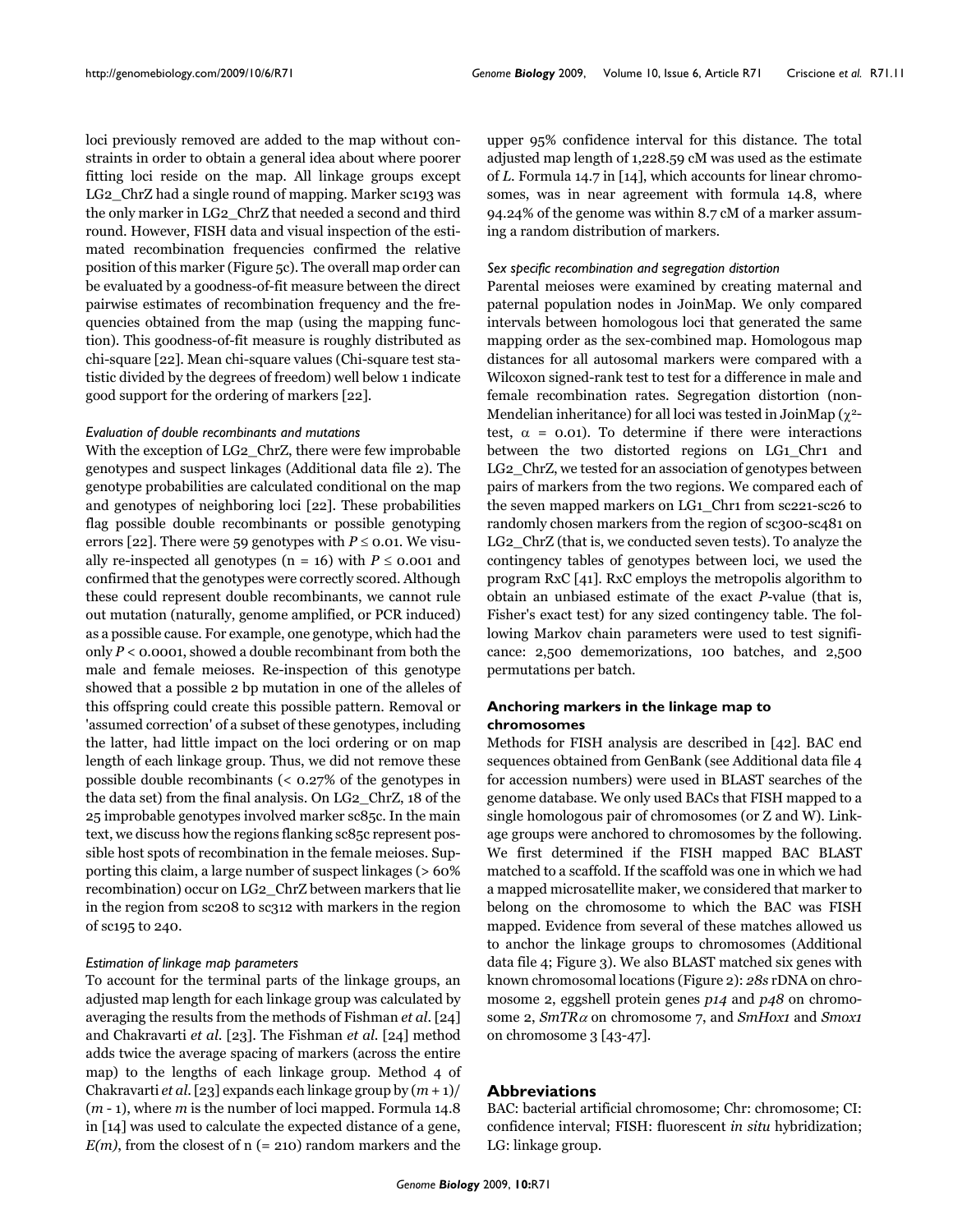# **Authors' contributions**

CC, TA, and PL designed the study. CC, TA, PL, and CV carried out experimental work. CC and CV did the molecular work. CC and TA did the data analysis. HH did the FISH work. CC and TA wrote the bulk of the manuscript, but with contributions from all authors. All authors read and approved the final manuscript.

#### **Additional data files**

The following additional data are available with the online version of this paper: primer, motif, and position information for each microsatellite marker (Additional data file 1); summary methods, grouping statistics, and ordering of markers used in the construction of the linkage map (Additional data file 2); a list of supercontigs where more than one marker was placed (Additional data file 3); a list of FISH-mapped BACs that BLAST matched to scaffolds with markers in the linkage map (Additional data file 4).

#### **Acknowledgements**

Supported by NIH R21 AI072704 (TJCA), NIH Training Grant D43TW006580 (PTL) and NIH schistosome supply grant AI30026. This investigation was conducted in facilities constructed with support from Research Facilities Improvement Program Grant Number C06 RR013556 from the National Center for research Resources, NIH. FISH analyses were partially supported by JSPS (13557021) (HH), 21st century COE and global COE of MEXT (HH), and U01-AI48828. We thank the following: the Welcome Trust Sanger Institute for providing the genome sequence and repeat masked sequence; Matt Berriman and Najib El-Sayed for genome support; Guilherme Oliveira for supplying the LE line; Fred Lewis, Greg Sandland (Dennis Minchella lab), Conor Caffrey, Sam Loker, and John Sullivan for providing uninfected snails; Claudia Carvalho-Queiroz and Shalini Nair for assistance in the laboratory.

#### **References**

- King CH, Dickman K, Tisch DJ: **[Reassessment of the cost of](http://www.ncbi.nlm.nih.gov/entrez/query.fcgi?cmd=Retrieve&db=PubMed&dopt=Abstract&list_uids=15866310) [chronic helmintic infection: A meta-analysis of disability](http://www.ncbi.nlm.nih.gov/entrez/query.fcgi?cmd=Retrieve&db=PubMed&dopt=Abstract&list_uids=15866310)[related outcomes in endemic schistosomiasis.](http://www.ncbi.nlm.nih.gov/entrez/query.fcgi?cmd=Retrieve&db=PubMed&dopt=Abstract&list_uids=15866310)** *Lancet* 2005, **365:**1561-1569.
- 2. May RM: **[Parasites, people and policy: Infectious diseases and](http://www.ncbi.nlm.nih.gov/entrez/query.fcgi?cmd=Retrieve&db=PubMed&dopt=Abstract&list_uids=17904247) [the Millennium Development Goals.](http://www.ncbi.nlm.nih.gov/entrez/query.fcgi?cmd=Retrieve&db=PubMed&dopt=Abstract&list_uids=17904247)** *Trends Ecol Evol* 2007, **22:**497-503.
- 3. Crompton DWT: **[How much human helminthiasis is there in](http://www.ncbi.nlm.nih.gov/entrez/query.fcgi?cmd=Retrieve&db=PubMed&dopt=Abstract&list_uids=10386428) [the world?](http://www.ncbi.nlm.nih.gov/entrez/query.fcgi?cmd=Retrieve&db=PubMed&dopt=Abstract&list_uids=10386428)** *J Parasitol* 1999, **85:**397-403.
- 4. Katz N, Peixoto SV: **Análise crítica da estimativa do número de portadores de esquistossomose mansoni no Brasil.** *Rev Soc Bras Med Tro* 2000, **33:**303-308.
- 5. Morgan JAT, Dejong RJ, Adeoye GO, Ansa EDO, Barbosa CS, Bremond P, Cesari IM, Charbonnel N, Correa LR, Coulibaly G, D'Andrea PS, De Souza CP, Doenhoff MJ, File S, Idris MA, Incani RN, Jarne P, Karanja DMS, Kazibwe F, Kpikpi J, Lwambo NJS, Mabaye A, Magalhaes LA, Makundi A, Mone H, Mouahid G, Muchemi GM, Mungai BN, Sene M, Southgate V, *et al.*: **Origin and diversification of the**  $human$  parasite *Schistosoma mansoni*[.](http://www.ncbi.nlm.nih.gov/entrez/query.fcgi?cmd=Retrieve&db=PubMed&dopt=Abstract&list_uids=16202103) **14:**3889-3902.
- 6. Su X, Hayton K, Wellems TE: **Genetic linkage and association analyses for trait mapping in** *Plasmodium falciparum. Nat Rev Genet* 2007, **8:**497-506.
- 7. Su C, Howe DK, Dubey JP, Ajioka JW, Sibley LD: **Identification of quantitative trait loci controlling acute virulence in** *Toxoplasma gondii***[.](http://www.ncbi.nlm.nih.gov/entrez/query.fcgi?cmd=Retrieve&db=PubMed&dopt=Abstract&list_uids=12149482)** *Proc Natl Acad Sci USA* 2002, **99:**10753-10758.
- 8. Shirley MW, Harvey DA: **A genetic linkage map of the apicomplexan protozoan parasite** *Eimeria tenella***[.](http://www.ncbi.nlm.nih.gov/entrez/query.fcgi?cmd=Retrieve&db=PubMed&dopt=Abstract&list_uids=11042156)** *Genome Res* 2000, **10:**1587-1593.
- 9. MacLeod A, Tweedie A, McLellan S, Taylor S, Hall N, Berriman M, El-

Sayed NM, Hope M, Turner CM, Tait A: **The genetic map and comparative analysis with the physical map of** *Trypanosoma brucei***.** *Nucleic Acids* 2005, **33:**6688-6693.

- 10. Cooper A, Tait A, Sweeney L, Tweedie A, Morrison L, Turner CMR, MacLeod A: **Genetic analysis of the human infective trypanosome** *Trypanosoma brucei gambiense***[: chromosomal segrega](http://www.ncbi.nlm.nih.gov/entrez/query.fcgi?cmd=Retrieve&db=PubMed&dopt=Abstract&list_uids=18570680)[tion, crossing over, and the construction of a genetic map.](http://www.ncbi.nlm.nih.gov/entrez/query.fcgi?cmd=Retrieve&db=PubMed&dopt=Abstract&list_uids=18570680)** *Genome Biol* 2008, **9:**R103.
- 11. Srinivasan J, Sinz W, Jesse T, Wiggers-Perebolte L, Jansen K, Buntjer J, Meulen M van der, Sommer RJ: **An integrated physical and genetic map of the nematode** *Pristionchus pacificus***[.](http://www.ncbi.nlm.nih.gov/entrez/query.fcgi?cmd=Retrieve&db=PubMed&dopt=Abstract&list_uids=12884007)** *Mol Genet Genomics* 2003, **269:**715-722.
- 12. Atibalentja N, Bekal S, Domier LL, Niblack TL, Noel GR, Lambert KN: **A genetic linkage map of the soybean cyst nematode** *Heterodera glycines***[.](http://www.ncbi.nlm.nih.gov/entrez/query.fcgi?cmd=Retrieve&db=PubMed&dopt=Abstract&list_uids=15902493)** *Mol Genet Genomics* 2005, **273:**273-281.
- 13. Haas BJ, Berriman M, Hirai H, Cerqueira GG, LoVerde PT, El-Sayed NM: *Schistosoma mansoni* **[genome: Closing in on a final gene](http://www.ncbi.nlm.nih.gov/entrez/query.fcgi?cmd=Retrieve&db=PubMed&dopt=Abstract&list_uids=17643433) [set.](http://www.ncbi.nlm.nih.gov/entrez/query.fcgi?cmd=Retrieve&db=PubMed&dopt=Abstract&list_uids=17643433)** *Exp Parasitol* 2007, **117:**225-228.
- 14. Lynch M, Walsh B: *Genetics and Analysis of Quantitative Traits* Sunderland, MA, Sinauer Associates; 1998.
- 15. Richards CS, Shade PC: **The genetic-variation of compatibility in** *Biomphalaria glabrata* **and** *Schistosoma mansoni***[.](http://www.ncbi.nlm.nih.gov/entrez/query.fcgi?cmd=Retrieve&db=PubMed&dopt=Abstract&list_uids=3437352)** *J Parasitol* 1987, **73:**1146-1151.
- 16. Gower CM, Webster JP: **[Intraspecific competition and the evo](http://www.ncbi.nlm.nih.gov/entrez/query.fcgi?cmd=Retrieve&db=PubMed&dopt=Abstract&list_uids=15856697)[lution of virulence in a parasitic trematode.](http://www.ncbi.nlm.nih.gov/entrez/query.fcgi?cmd=Retrieve&db=PubMed&dopt=Abstract&list_uids=15856697)** *Evolution* 2005, **59:**544-553.
- 17. Webster JP, Shrivastava J, Johnson PJ, Blair L: **[Is host-schistosome](http://www.ncbi.nlm.nih.gov/entrez/query.fcgi?cmd=Retrieve&db=PubMed&dopt=Abstract&list_uids=17567519) [coevolution going anywhere?](http://www.ncbi.nlm.nih.gov/entrez/query.fcgi?cmd=Retrieve&db=PubMed&dopt=Abstract&list_uids=17567519)** *BMC Evol Biol* 2007, **7:**91.
- 18. Doenhoff MJ, Cioli D, Utzinger J: **[Praziquantel: mechanisms of](http://www.ncbi.nlm.nih.gov/entrez/query.fcgi?cmd=Retrieve&db=PubMed&dopt=Abstract&list_uids=18978535) [action, resistance and new derivatives for schistosomiasis.](http://www.ncbi.nlm.nih.gov/entrez/query.fcgi?cmd=Retrieve&db=PubMed&dopt=Abstract&list_uids=18978535)** *Curr Opin Infect Dis* 2008, **21:**659-667.
- 19. Cioli D, Picamattoccia L, Archer S: **[Drug resistance in schisto](http://www.ncbi.nlm.nih.gov/entrez/query.fcgi?cmd=Retrieve&db=PubMed&dopt=Abstract&list_uids=15463744)[somes.](http://www.ncbi.nlm.nih.gov/entrez/query.fcgi?cmd=Retrieve&db=PubMed&dopt=Abstract&list_uids=15463744)** *Parasitol Today* 1993, **9:**162-166.
- 20. Robb SMC, Ross E, Alvarado AS: **The** *Schmidtea mediterranea* [SmedGD: genome database.](http://www.ncbi.nlm.nih.gov/entrez/query.fcgi?cmd=Retrieve&db=PubMed&dopt=Abstract&list_uids=17881371) **36:**D599-D606.
- 21. Criscione CD, Poulin R, Blouin MS: **[Molecular ecology of para](http://www.ncbi.nlm.nih.gov/entrez/query.fcgi?cmd=Retrieve&db=PubMed&dopt=Abstract&list_uids=15969711)[sites: Elucidating ecological and microevolutionary proc](http://www.ncbi.nlm.nih.gov/entrez/query.fcgi?cmd=Retrieve&db=PubMed&dopt=Abstract&list_uids=15969711)[esses.](http://www.ncbi.nlm.nih.gov/entrez/query.fcgi?cmd=Retrieve&db=PubMed&dopt=Abstract&list_uids=15969711)** *Mol Ecol* 2005, **14:**2247-2257.
- 22. Van Ooijen JW: *JoinMap® v.4, Software for the calculation of genetic linkage maps in experimental populations* Wageningen, Netherlands: Kyazma BV; 2006.
- 23. Chakravarti A, Lasher LK, Reefer JE: **[A maximum likelihood](http://www.ncbi.nlm.nih.gov/entrez/query.fcgi?cmd=Retrieve&db=PubMed&dopt=Abstract&list_uids=2060775) [method for estimating genome length using genetic linkage](http://www.ncbi.nlm.nih.gov/entrez/query.fcgi?cmd=Retrieve&db=PubMed&dopt=Abstract&list_uids=2060775) [data.](http://www.ncbi.nlm.nih.gov/entrez/query.fcgi?cmd=Retrieve&db=PubMed&dopt=Abstract&list_uids=2060775)** *Genetics* 1991, **128:**175-182.
- 24. Fishman L, Kelly AJ, Morgan E, Willis JH: **A genetic map in the** *Mimulus guttatus* **[species complex reveals transmission ratio](http://www.ncbi.nlm.nih.gov/entrez/query.fcgi?cmd=Retrieve&db=PubMed&dopt=Abstract&list_uids=11779808) [distortion due to heterospecific interactions.](http://www.ncbi.nlm.nih.gov/entrez/query.fcgi?cmd=Retrieve&db=PubMed&dopt=Abstract&list_uids=11779808)** *Genetics* 2001, **159:**1701-1716.
- 25. Lynch M: **[The origins of eukaryotic gene structure.](http://www.ncbi.nlm.nih.gov/entrez/query.fcgi?cmd=Retrieve&db=PubMed&dopt=Abstract&list_uids=16280547)** *Mol Biol Evol* 2006, **23:**450-468.
- 26. Hirai H, Hirata M, Aoki Y, Tanaka M, Imai HT: **Chiasma analyses of the parasite flukes,** *Schistosoma* **and** *Paragonimus* **(Trematoda), by using the chiasma distribution graph.** *Genes Genet Syst* 1996, **71:**181-188.
- 27. Lenormand T, Dutheil J: **Recombination difference between sexes: A role for haploid selection.** *PLoS Biol* 2005, **3:**396-403.
- 28. Hedrick PW: **[Sex: Differences in mutation, recombination,](http://www.ncbi.nlm.nih.gov/entrez/query.fcgi?cmd=Retrieve&db=PubMed&dopt=Abstract&list_uids=17976181) [selection, gene flow, and genetic drift.](http://www.ncbi.nlm.nih.gov/entrez/query.fcgi?cmd=Retrieve&db=PubMed&dopt=Abstract&list_uids=17976181)** *Evolution* 2007, **61:**2750-2771.
- 29. Hansson B, Akesson M, Slate J, Pemberton JM: **[Linkage mapping](http://www.ncbi.nlm.nih.gov/entrez/query.fcgi?cmd=Retrieve&db=PubMed&dopt=Abstract&list_uids=16191642) [reveals sex-dimorphic map distances in a passerine bird.](http://www.ncbi.nlm.nih.gov/entrez/query.fcgi?cmd=Retrieve&db=PubMed&dopt=Abstract&list_uids=16191642)** *Proc R Soc B* 2005, **272:**2289-2298.
- 30. McDaniel SF, Willis JH, Shaw AJ: **A linkage map reveals a complex basis for segregation distortion in an interpopulation cross in the moss** *Ceratodon purpureus***[.](http://www.ncbi.nlm.nih.gov/entrez/query.fcgi?cmd=Retrieve&db=PubMed&dopt=Abstract&list_uids=17603096)** *Genetics* 2007, **176:**2489-2500.
- 31. Rogers SM, Isabel N, Bernatchez L: **Linkage maps of the dwarf and normal lake whitefish (***Coregonus clupeaformis***[\) species](http://www.ncbi.nlm.nih.gov/entrez/query.fcgi?cmd=Retrieve&db=PubMed&dopt=Abstract&list_uids=17110497) [complex and their hybrids reveal the genetic architecture of](http://www.ncbi.nlm.nih.gov/entrez/query.fcgi?cmd=Retrieve&db=PubMed&dopt=Abstract&list_uids=17110497) [population divergence.](http://www.ncbi.nlm.nih.gov/entrez/query.fcgi?cmd=Retrieve&db=PubMed&dopt=Abstract&list_uids=17110497)** *Genetics* 2007, **175:**375-398.
- 32. Cristescu MEA, Colbourne JK, Radivojc J, Lynch M: **A microsatellite-based genetic linkage map of the waterflea,** *Daphnia pulex***[: On the prospect of crustacean genomics.](http://www.ncbi.nlm.nih.gov/entrez/query.fcgi?cmd=Retrieve&db=PubMed&dopt=Abstract&list_uids=16624519)** *Genomics* 2006, **88:**415-430.
- 33. Cioli D, Picamattoccia L, Moroni R: *Schistosoma mansoni***[: Hycan](http://www.ncbi.nlm.nih.gov/entrez/query.fcgi?cmd=Retrieve&db=PubMed&dopt=Abstract&list_uids=1493874)[thone/oxamniquine resistance is controlled by a single auto](http://www.ncbi.nlm.nih.gov/entrez/query.fcgi?cmd=Retrieve&db=PubMed&dopt=Abstract&list_uids=1493874)[somal recessive gene.](http://www.ncbi.nlm.nih.gov/entrez/query.fcgi?cmd=Retrieve&db=PubMed&dopt=Abstract&list_uids=1493874)** *Exp Parasitol* 1992, **75:**425-432.